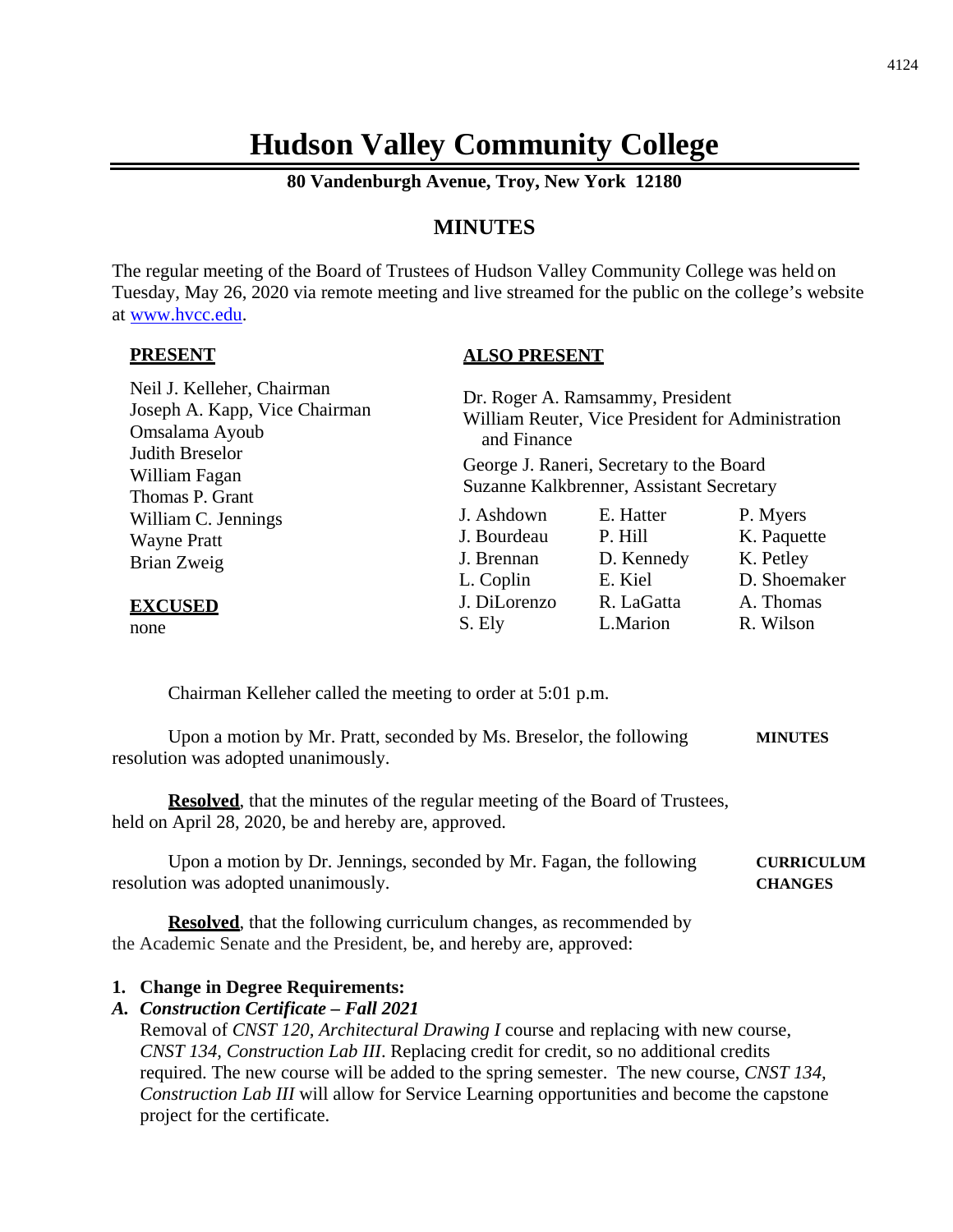# *B. CNST 134, Construction Lab III, 2 credit hours – Fall 2021*

The continuation of *CNST 130, Principles and Practices of Light Construction* and *CNST 131, Construction Lab* I, this course further develops the student's practical skills in residential construction. The goal of the course is prepare the student with the skills required to complete a comprehensive residential new construction or remodeling project.

Upon a motion by Mr. Grant, seconded by Mr. Pratt, the following **SOUTH DRIVE** resolution was adopted unanimously. **EASEMENT FOR THE**

**Resolved**, that the request to approve the South Drive Easement for the **SCHOOLHOUSE** benefit of the North Greenbush Common School District, be, and hereby is, approved. The resolution shall read as follows:

# **RESOLUTION APPROVING A SOUTH DRIVE EASEMENT FOR THE BENEFIT OF NORTH GREENBUSH COMMON SCHOOL DISTRICT**

**RESOLVED**, that the request for approval of a South Drive Easement for the benefit of the North Greenbush Common School District in order to enter into an agreement with LaSalle Institute in their purchase of a 3.3 acre parcel of land for expansion, reconstruction, and site improvements for the Little Red Schoolhouse, allowing entrance relocation from NY Route 4 to South Drive with access to their reconstructed parking lot with internal bus route; be, and hereby is, approved.

Upon a motion by Mr. Fagan, seconded by Ms. Breselor, the following **HVCC FOUNDATION**resolution was adopted unanimously. **APPOINTMENT OF**

**Resolved**, that the request to approve the appointment of a new director to the Hudson Valley Community College Foundation, Inc.'s Board of Directors, as recommended by the Board on January 22, 2020, be, and hereby is approved, as follows:

Jordan Steller, Senior Director of Human Resources, GlobalFoundries, to a three-year term, from February 1, 2020 to January 31, 2023.

# **INFORMATION ITEMS INFORMATION**

The following information items were noted: **ITEMS**

#### **A. RETIREMENTS UNDER THE 2020 FACULTY RETIREMENT INCENTIVE OPTION 1—MAY 2020**

- 1. Tom Gardner, Assistant Professor, Building Systems Technologies
- 2. James LaBate, Professor/Education Specialist, Learning Centers
- 3. John McMahon, Assistant Professor, Applied Technologies
- 4. Karen Palleschi, Professor, Dental Hygiene
- 5. Mary Pettegrasso, Associate Professor, Computing & Information Science
- 6. Elizabeth Riccio, Professor, Dental Hygiene
- 7. William Smith, Associate Professor, Applied Technologies

# **B. RETIREMENTS UNDER THE 2020 FACULTY RETIREMENT INCENTIVE OPTION 2—MAY 2021**

- 1. Dale Button, Assistant Professor, Applied Technologies
- 2. Theresa Gil, Professor, History, Philosophy & Social Sciences

# **LITTLE RED**

**NEW DIRECTOR**

4125